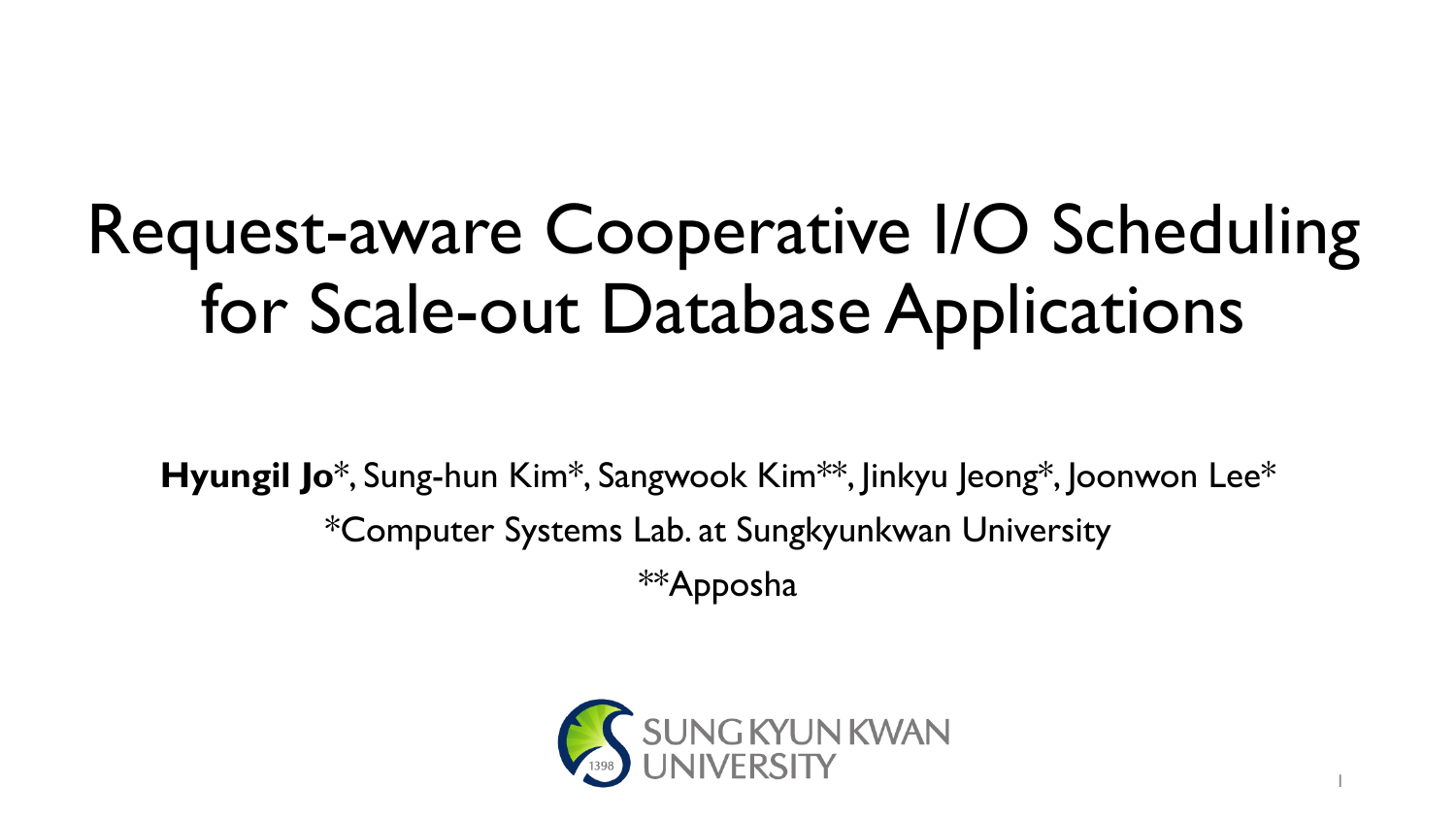### Introduction

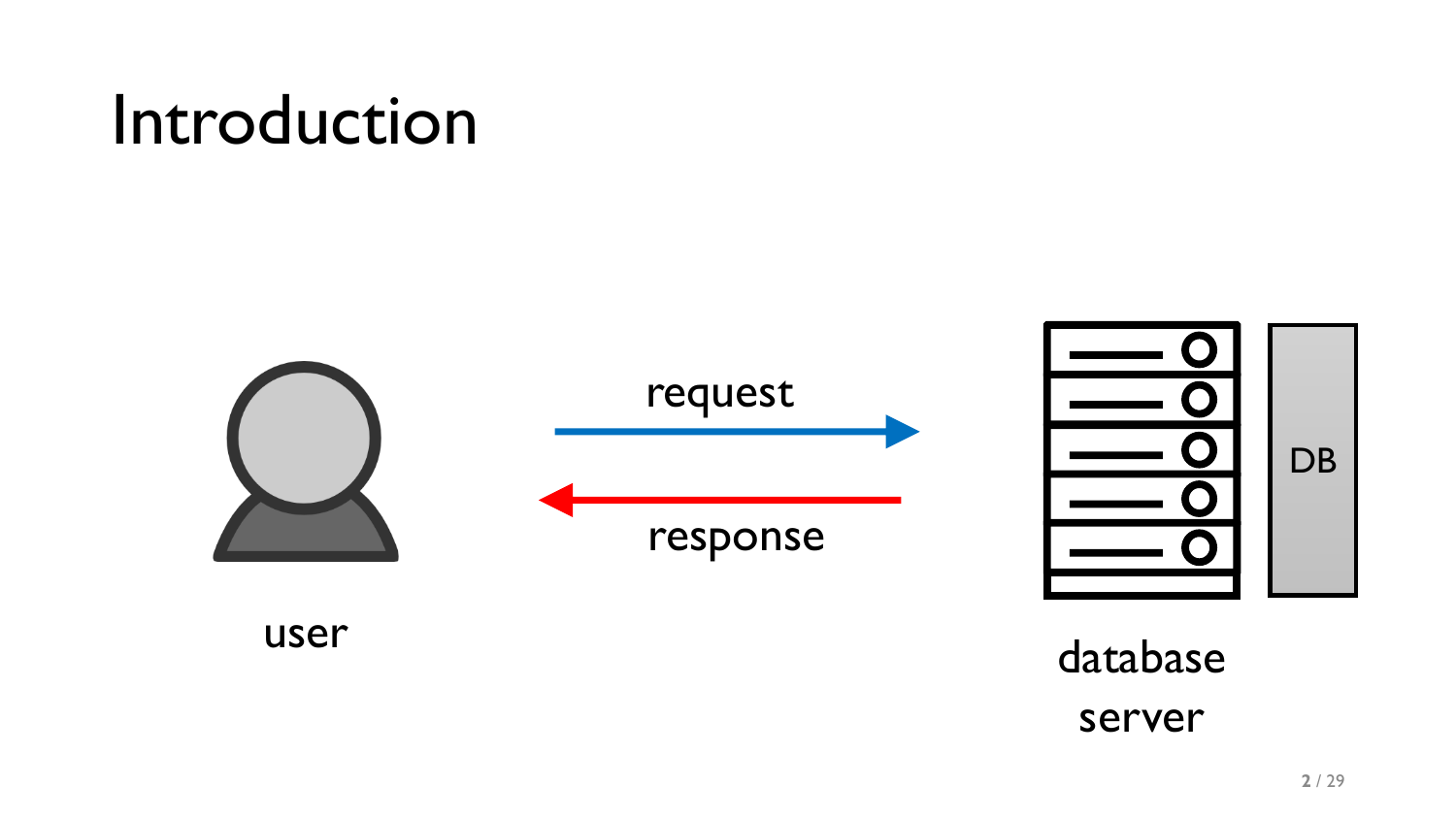### Scale-out Architecture

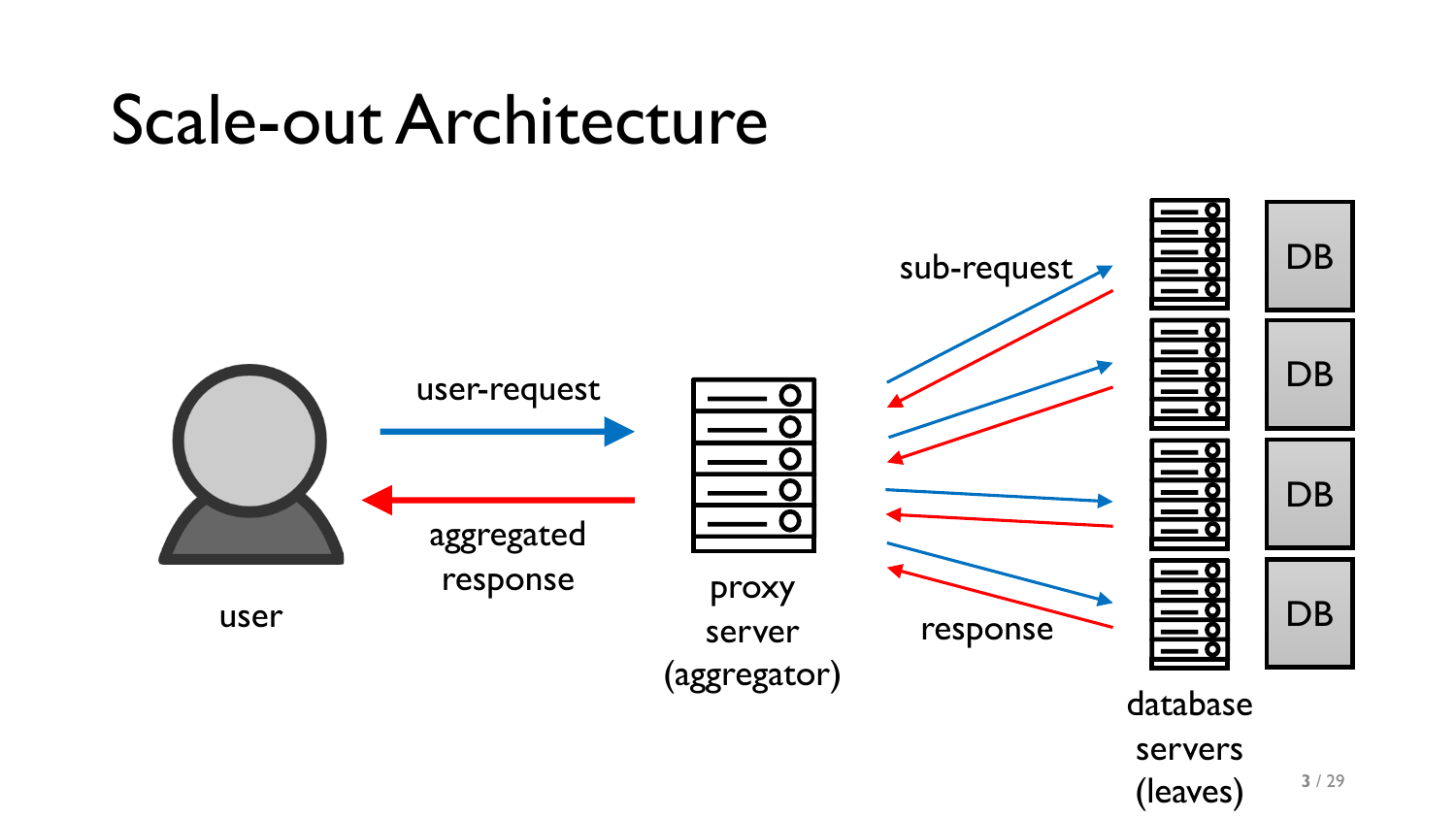### Scale-out Architecture

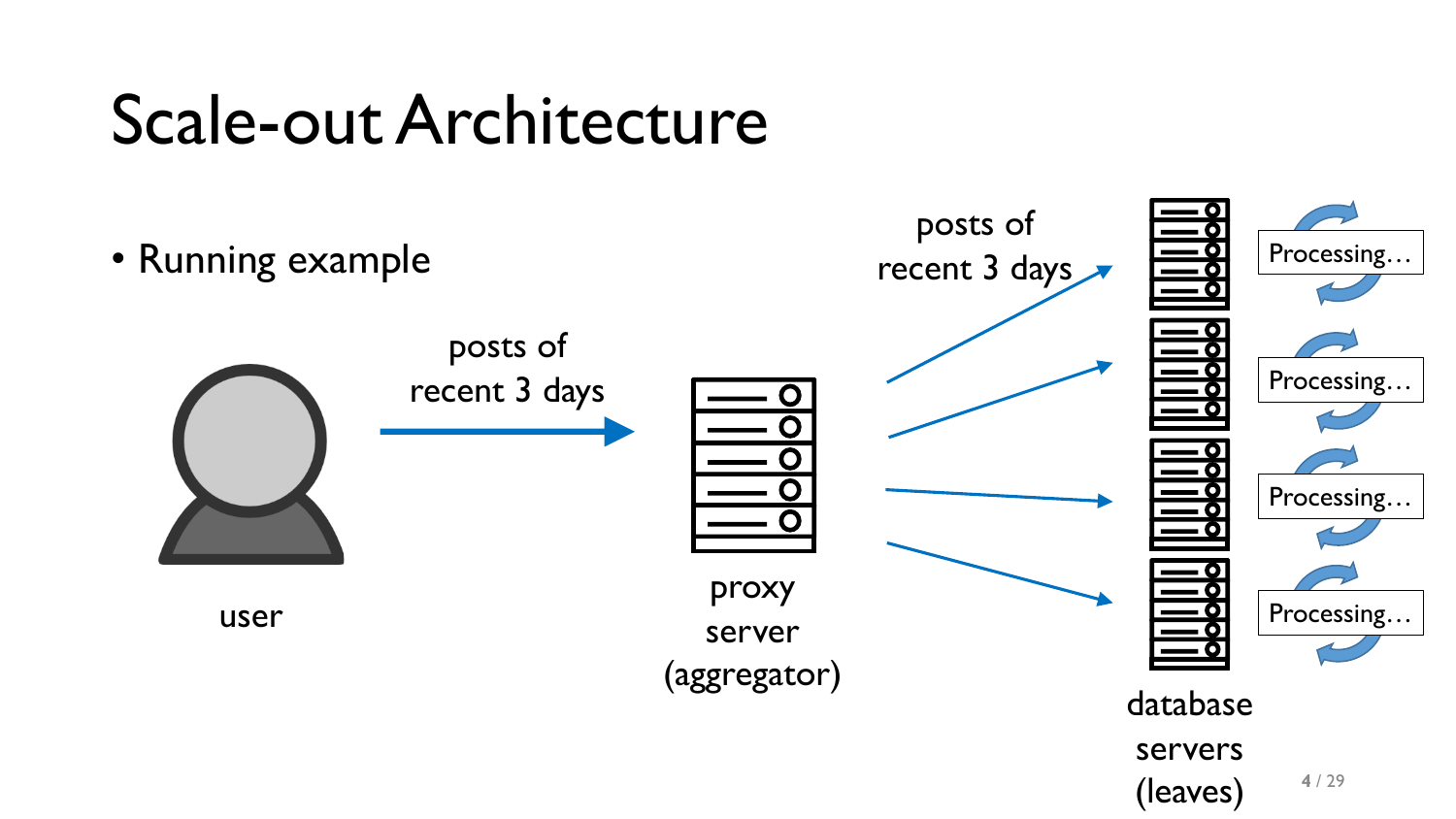### Scale-out Architecture

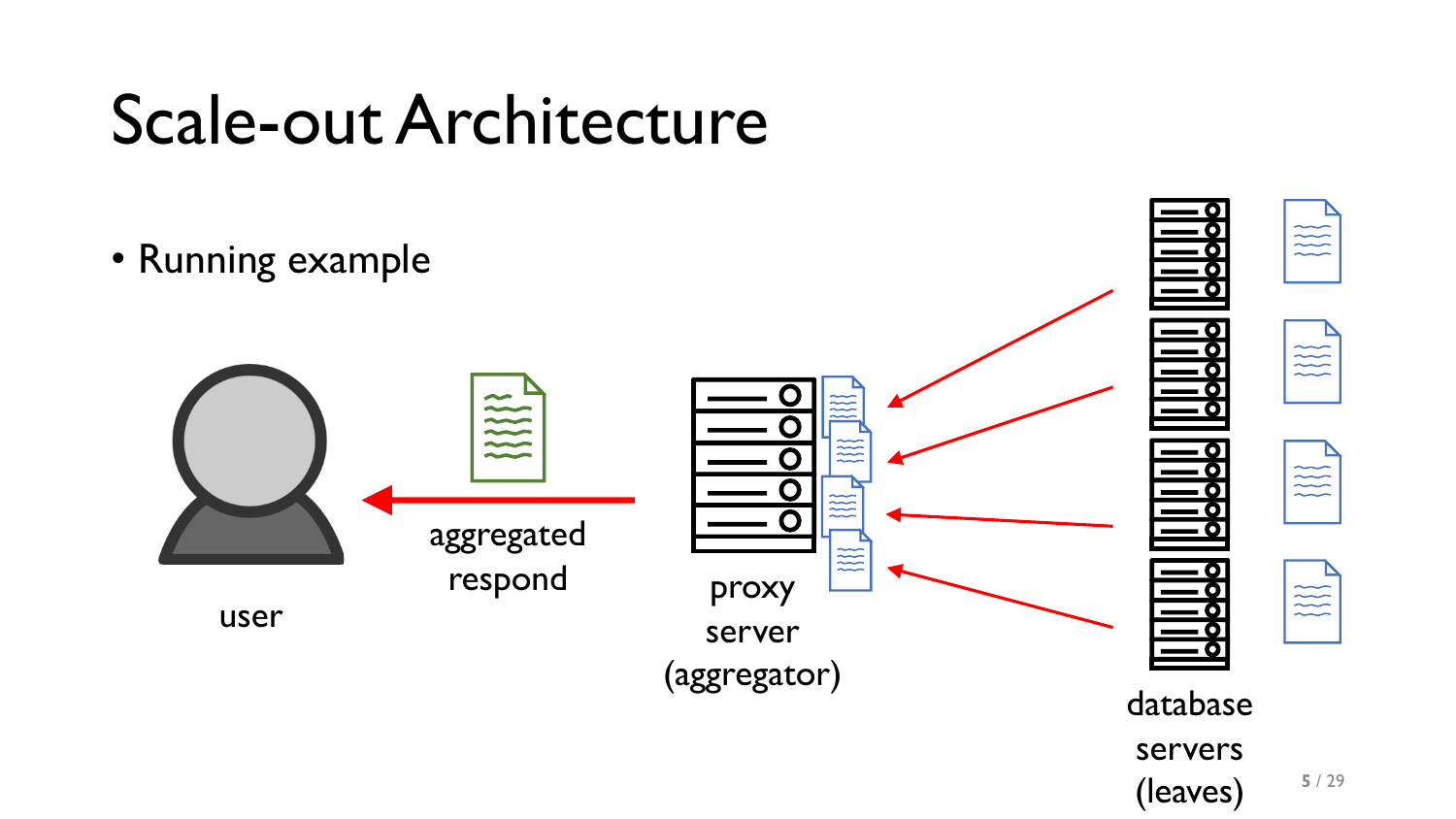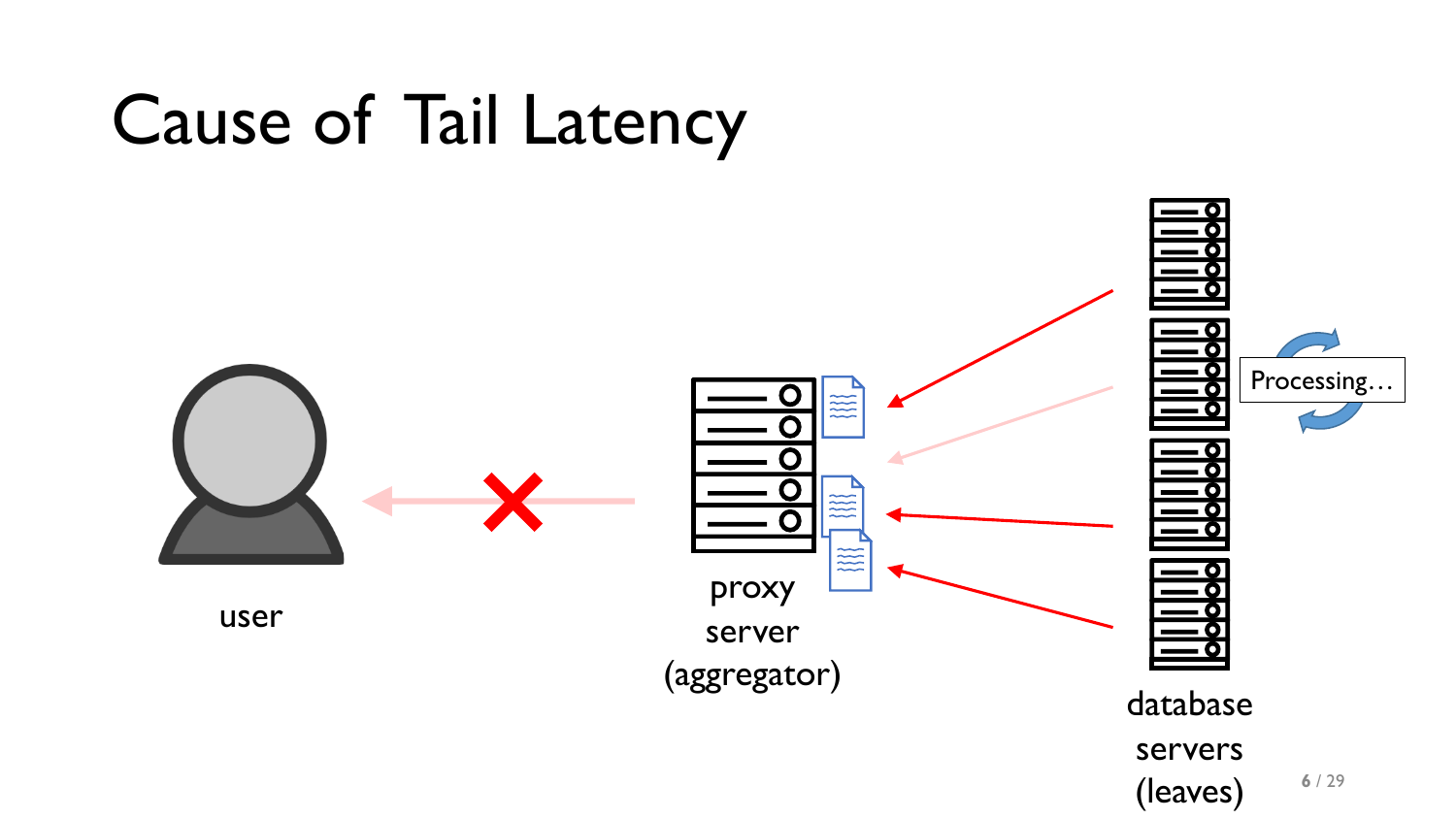## Cause of Tail Latency

• Latency of user-request is bounded by the longest sub-request







**7** / 29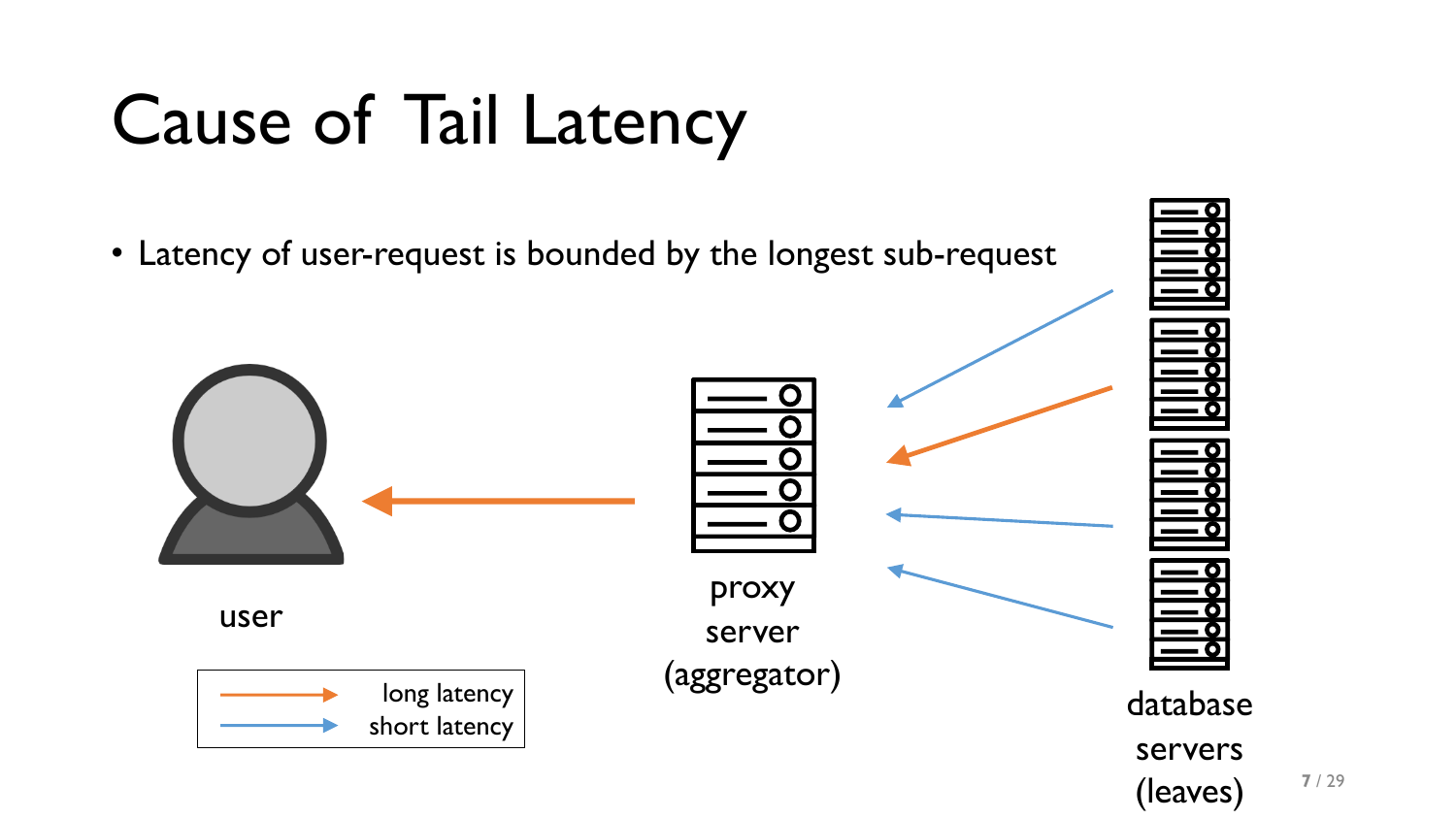## Cause of Tail Latency

• Latency of user-request is bounded by the longest sub-request

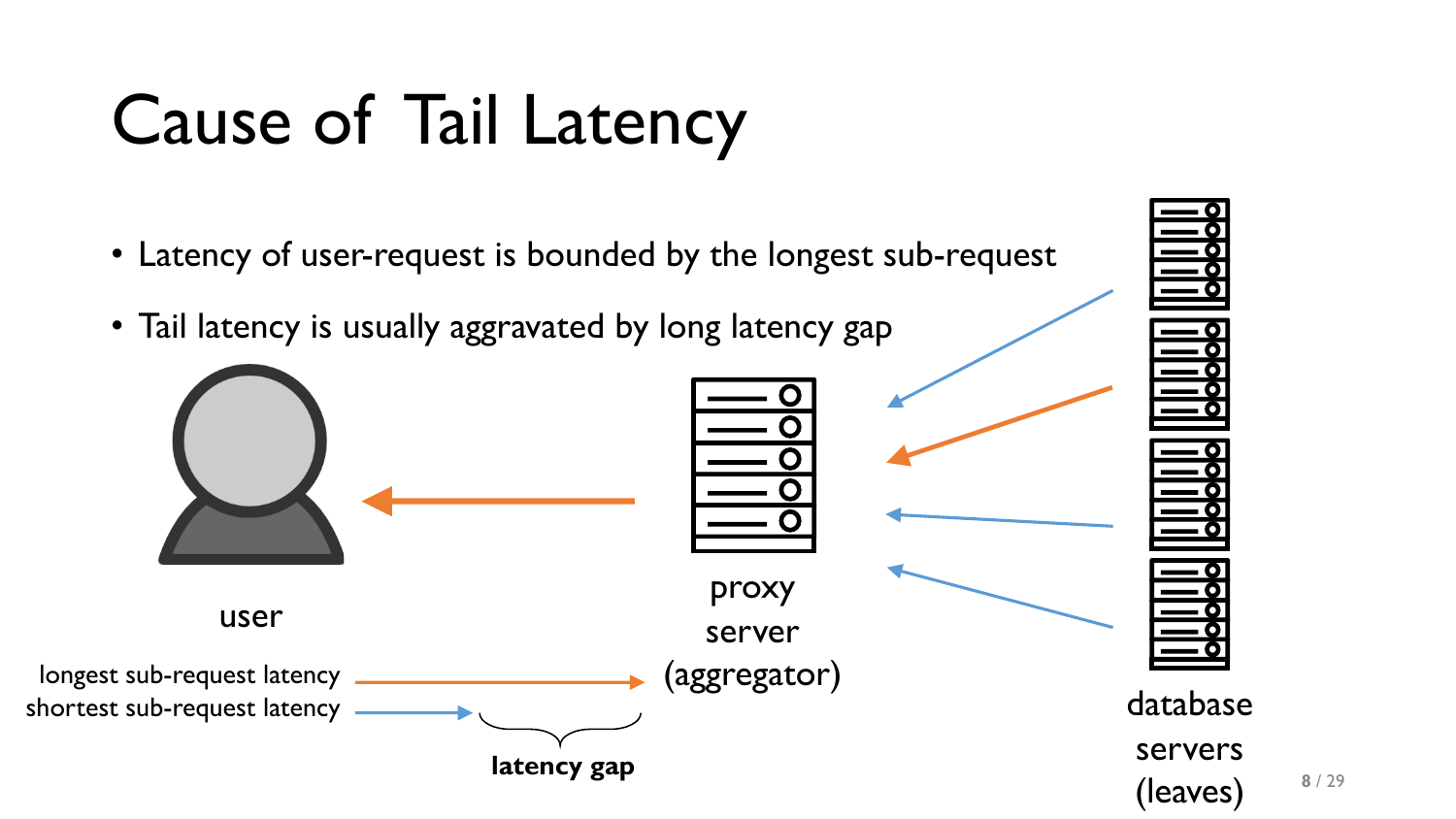## Agenda

- Analysis of the factors affecting latency gap
	- Server-internal state
	- I/O interleaving
	- Unsynchronized I/O handling
- Request-aware cooperative I/O scheduling
	- Batched I/O scheduling in individual server
	- Synchronized I/O handling across multiple servers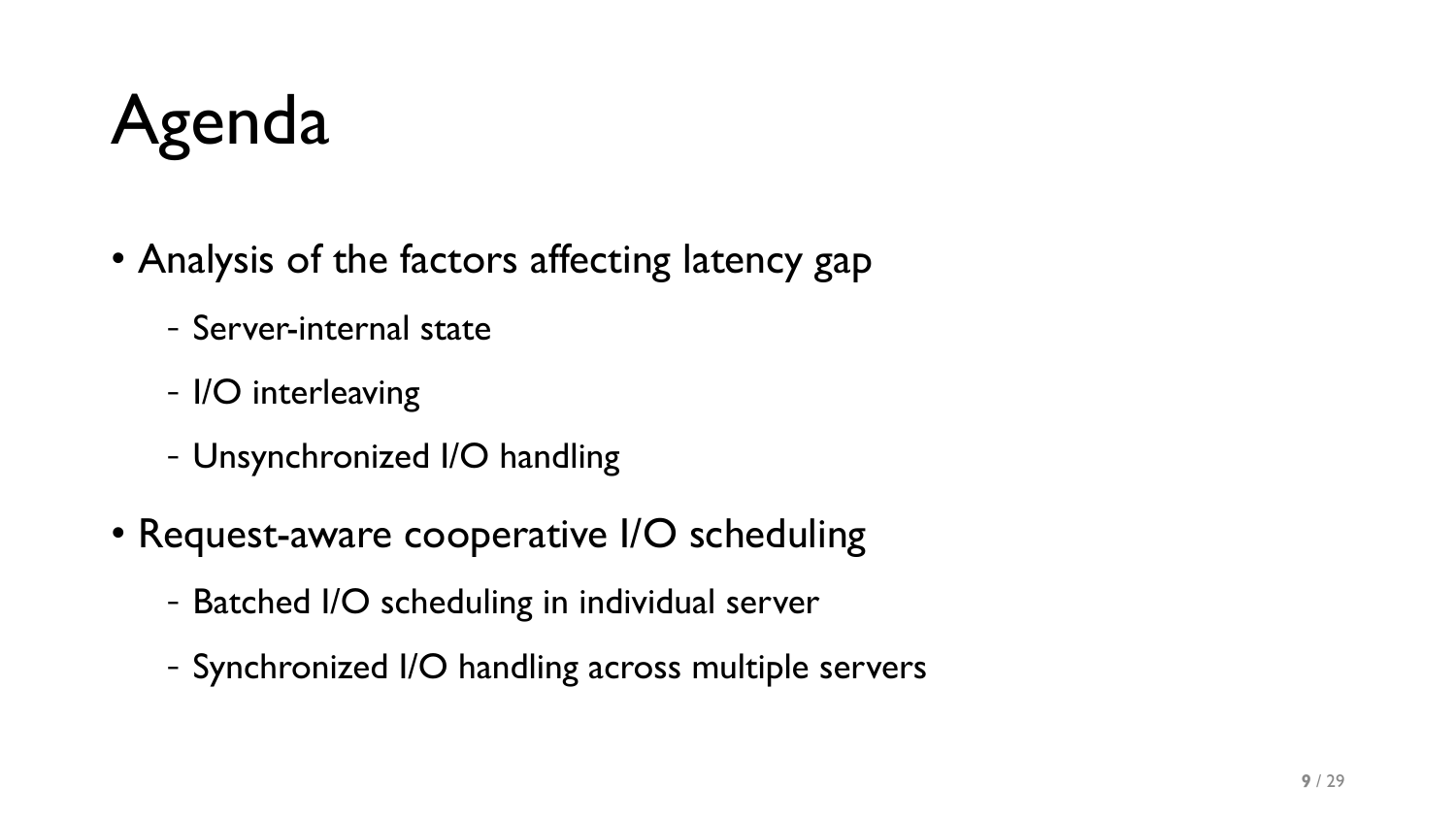## Agenda

- Analysis of the factors affecting latency gap
	- Server-internal state
	- I/O interleaving
	- Unsynchronized I/O handling
- Request-aware cooperative I/O scheduling
	- Batched I/O scheduling in individual server
	- Synchronized I/O handling across multiple servers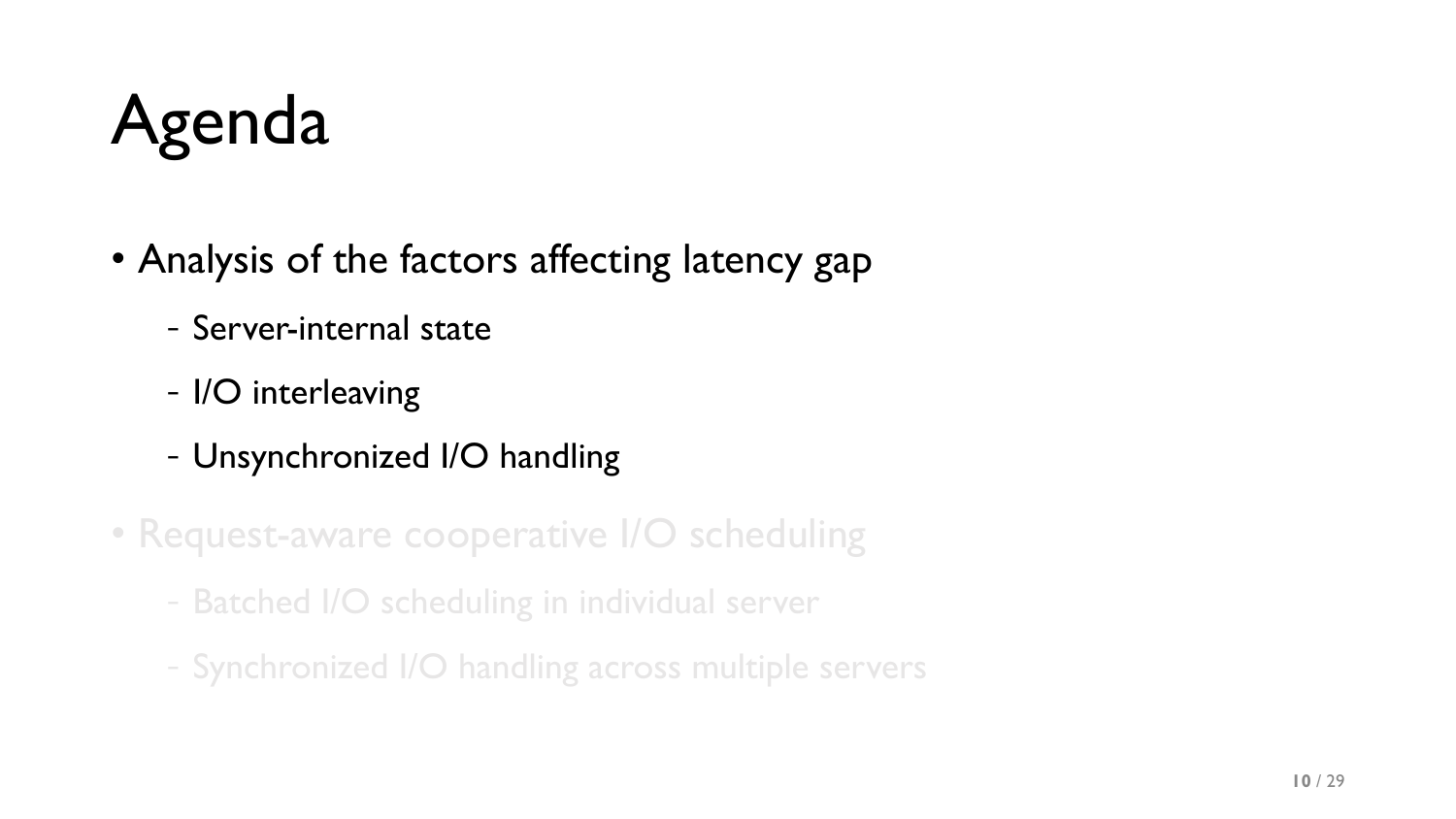### Factors Affecting Latency Gap (1)

#### • Server-internal state

- Different server states make various I/O patterns

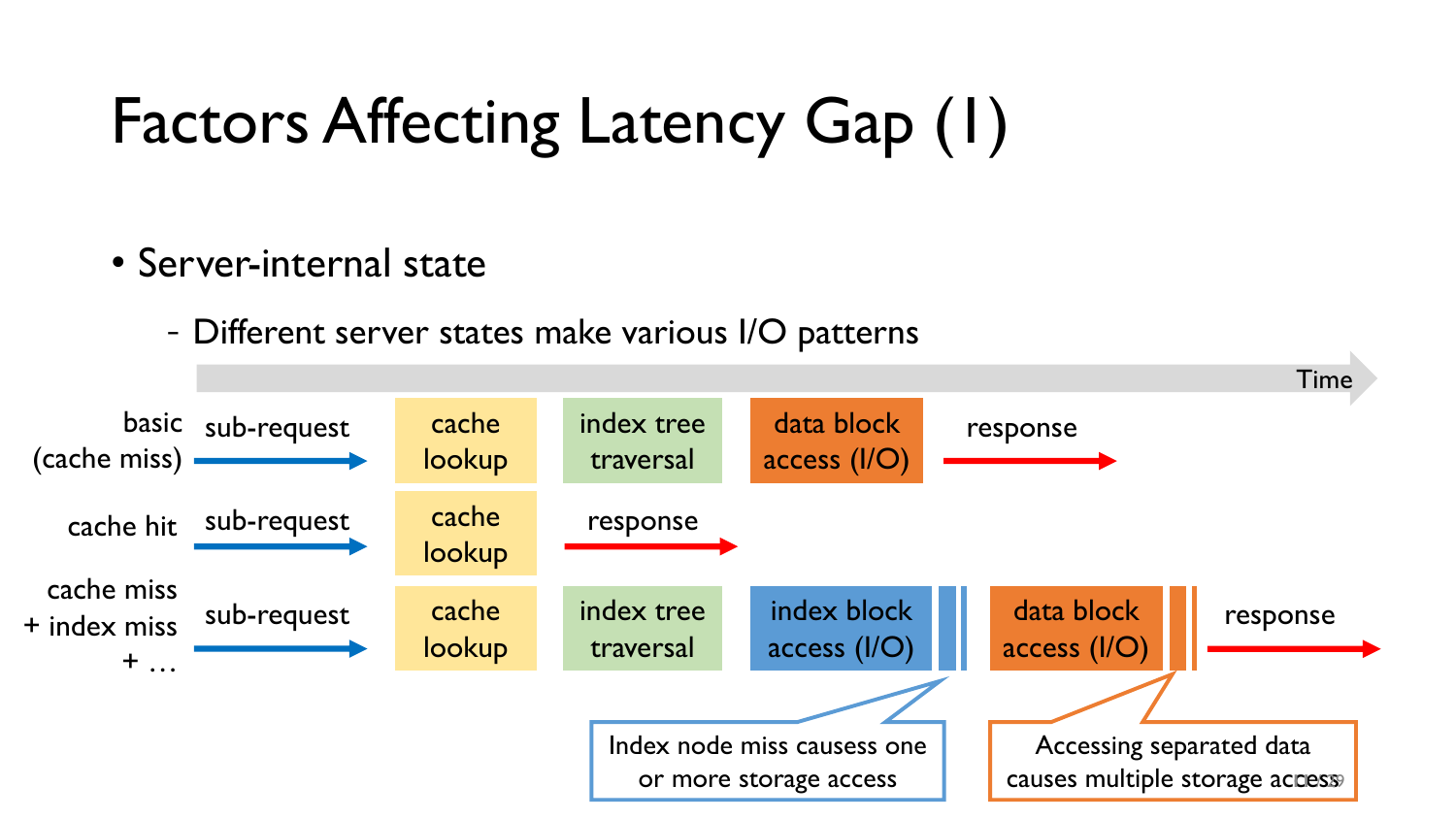# Factors Affecting Latency Gap (2)

- I/O interleaving
	- Sub-request can issue multiple I/Os
		- Multiple sub-requests issue a number of I/Os
	- Kernel handle I/O request in best effort basis
		- Process I/O requests in receiving order



concurrent

sub-requests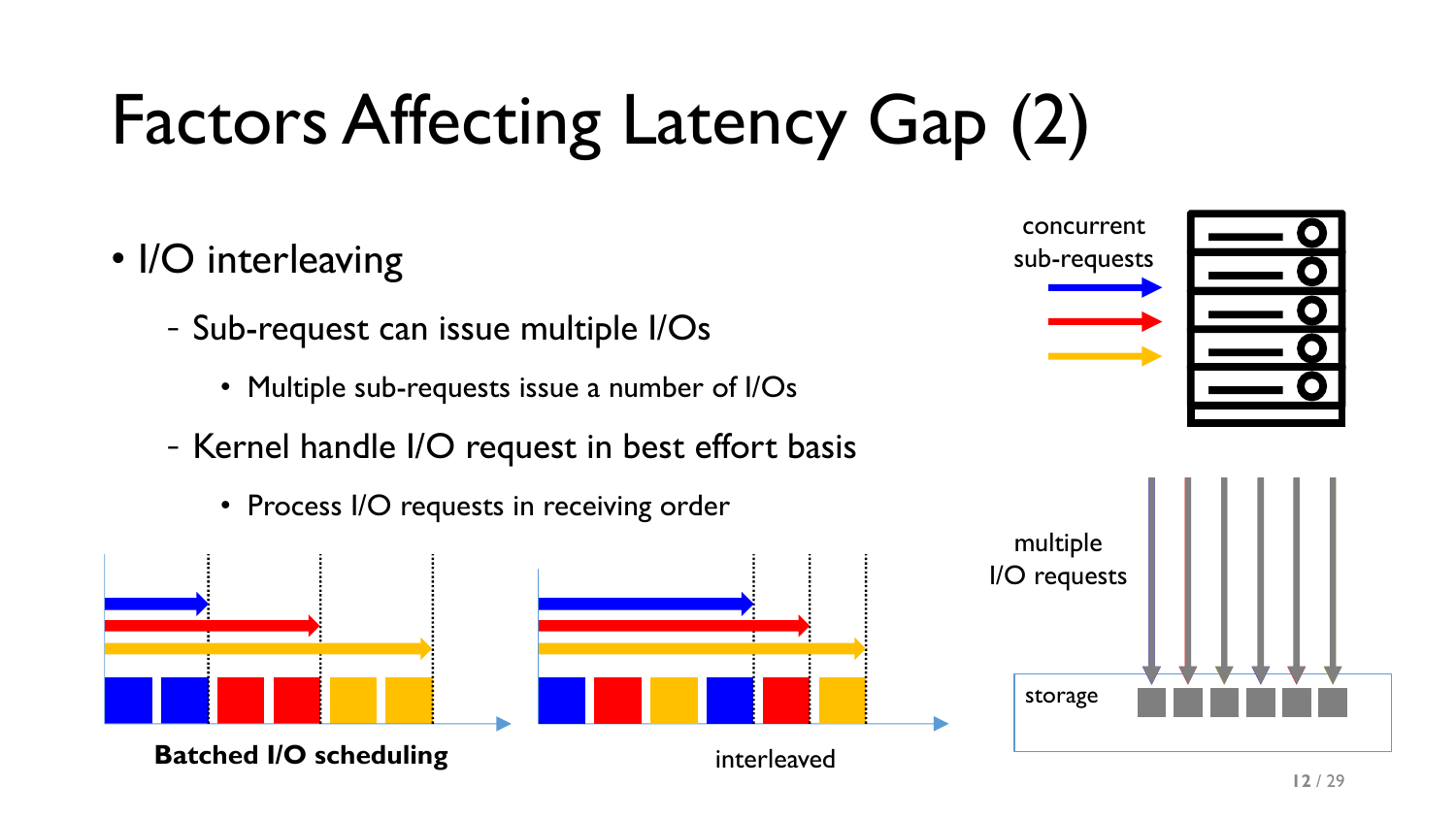## Factors Affecting Latency Gap (3)

- Unsynchronized I/O handling induced by user request
	- Batched I/O scheduling is not effective if sub-requests are unsynchronized

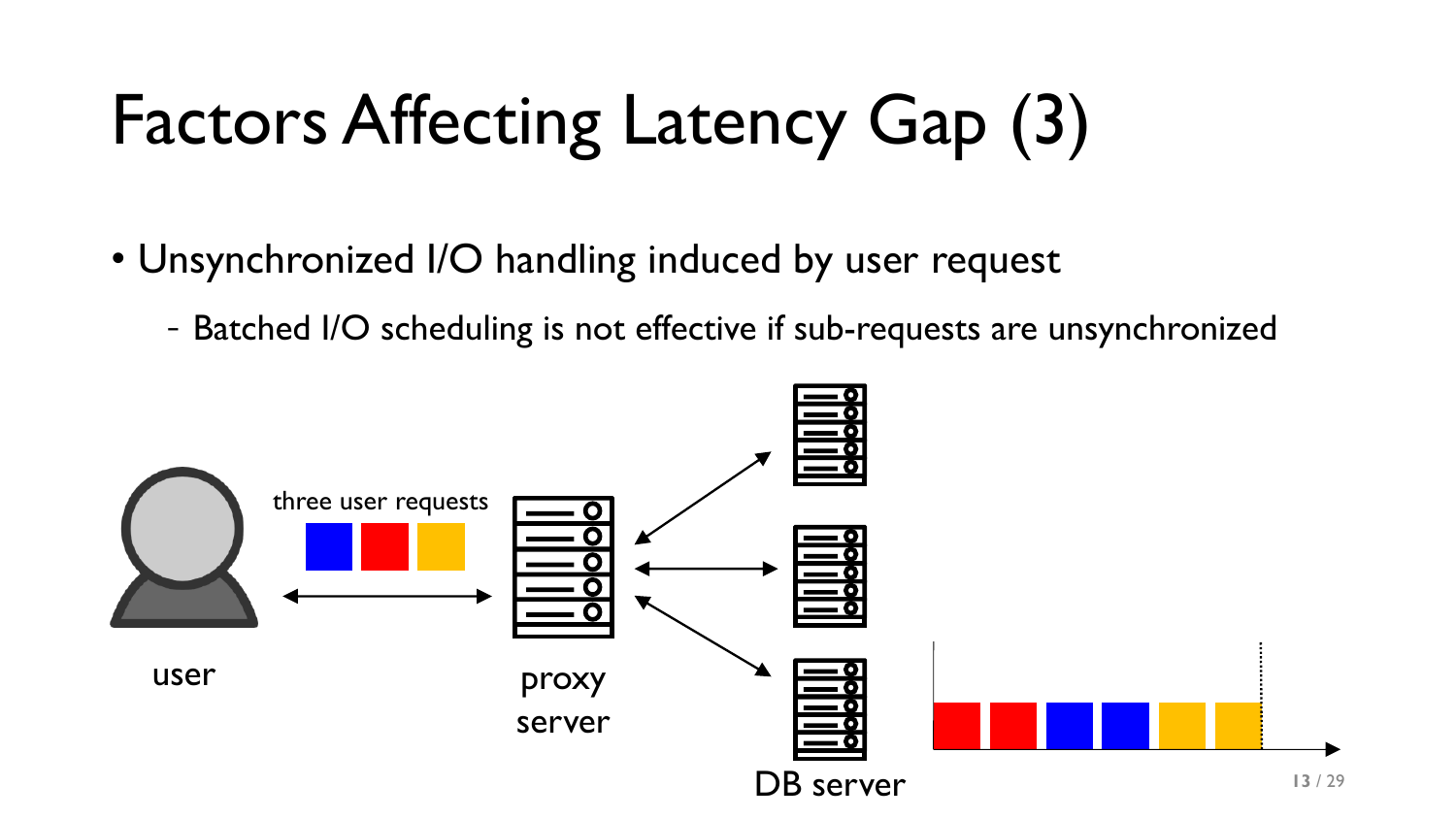## Factors Affecting Latency Gap (3)

- Unsynchronized I/O handling induced by user request
	- Batched I/O scheduling is not effective if sub-requests are unsynchronized

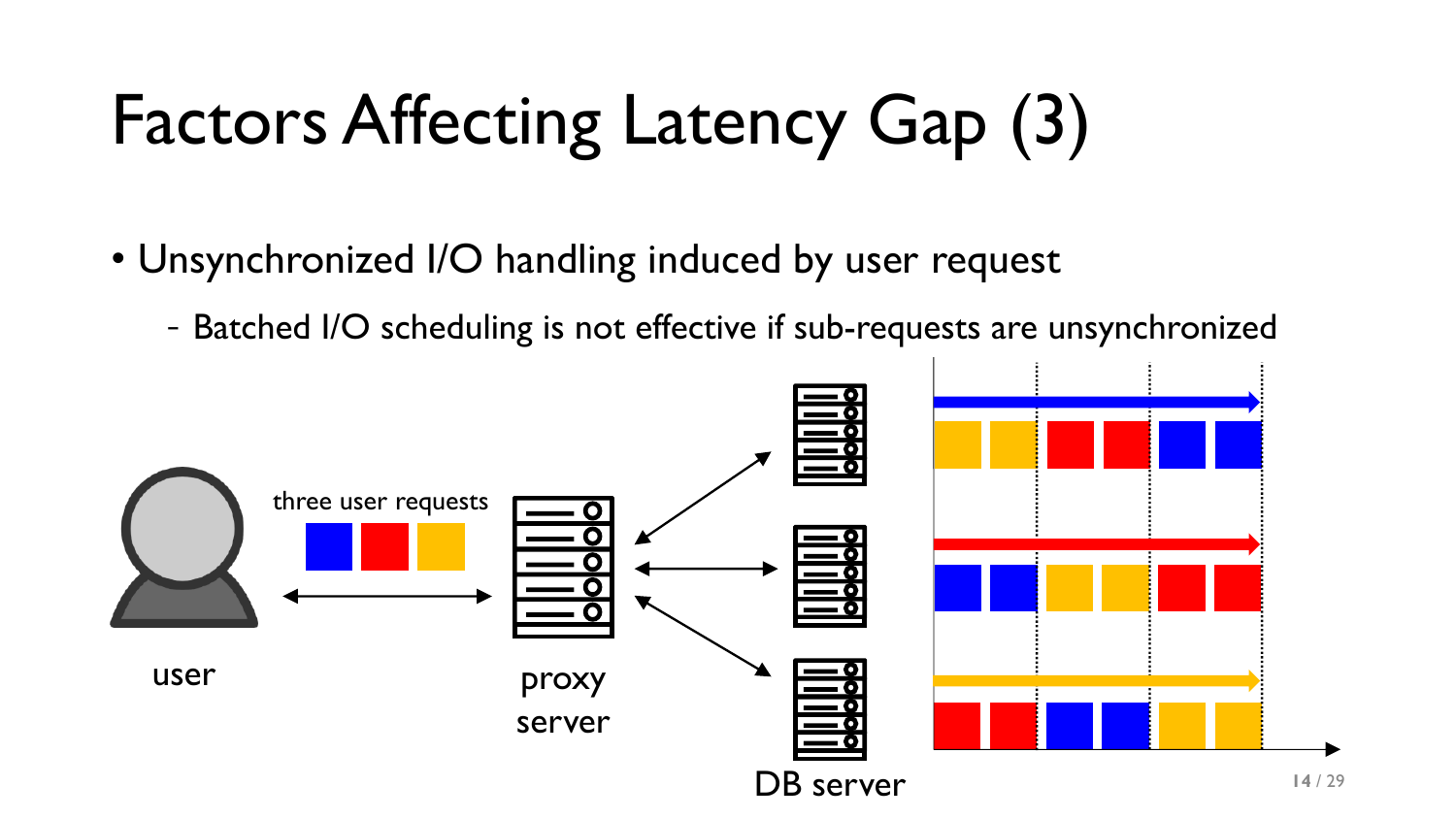## Factors Affecting Latency Gap (3)

#### • **Synchronized I/O handling across multiple servers**

- Exploit user-request arrival order

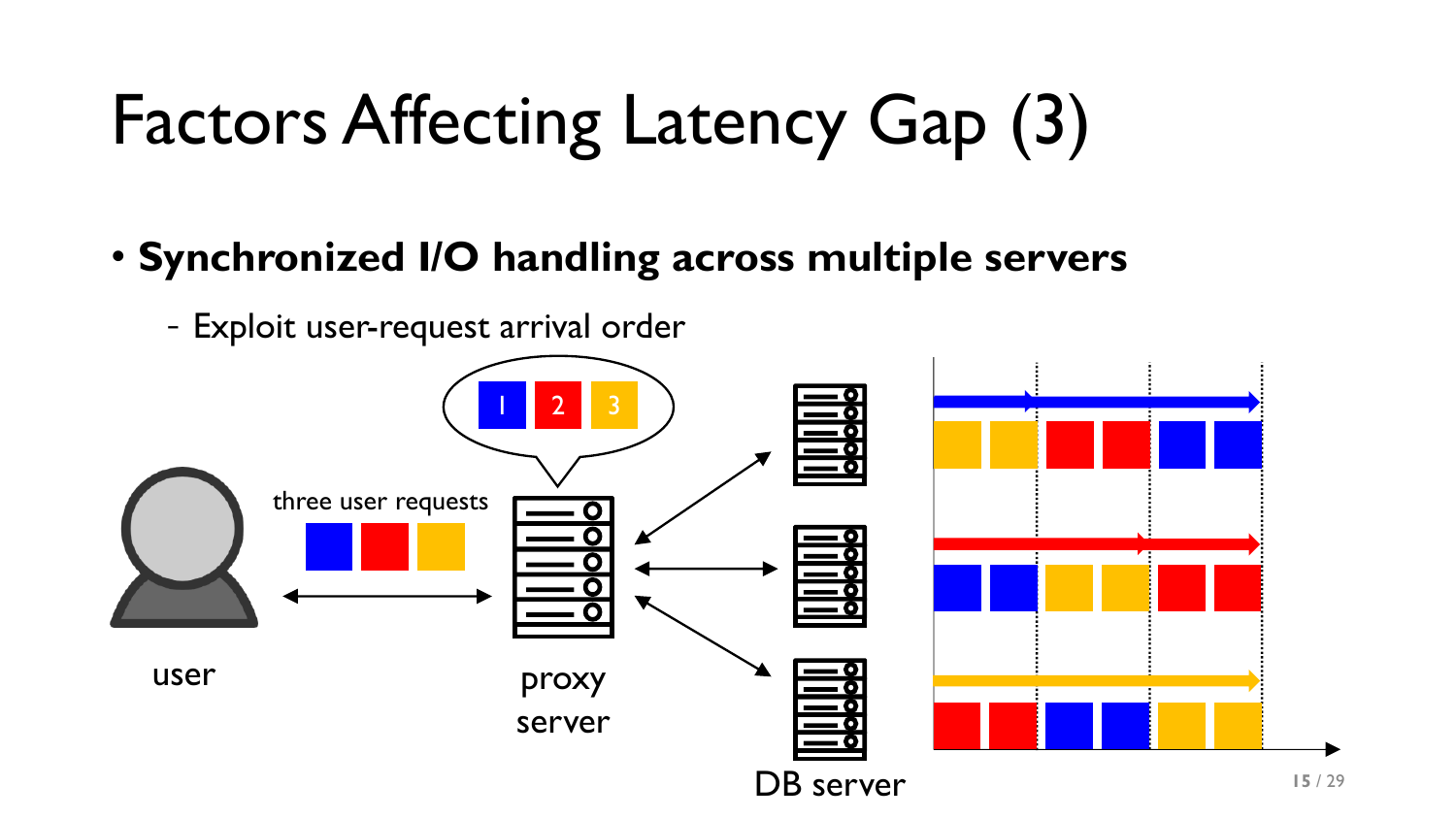## Our Approach

- Problems suggested solutions
	- Server-internal state
	- I/O interleaving I/O scheduling in *a batched manner*
	- Unsynchronized I/O handling propagating request arrival order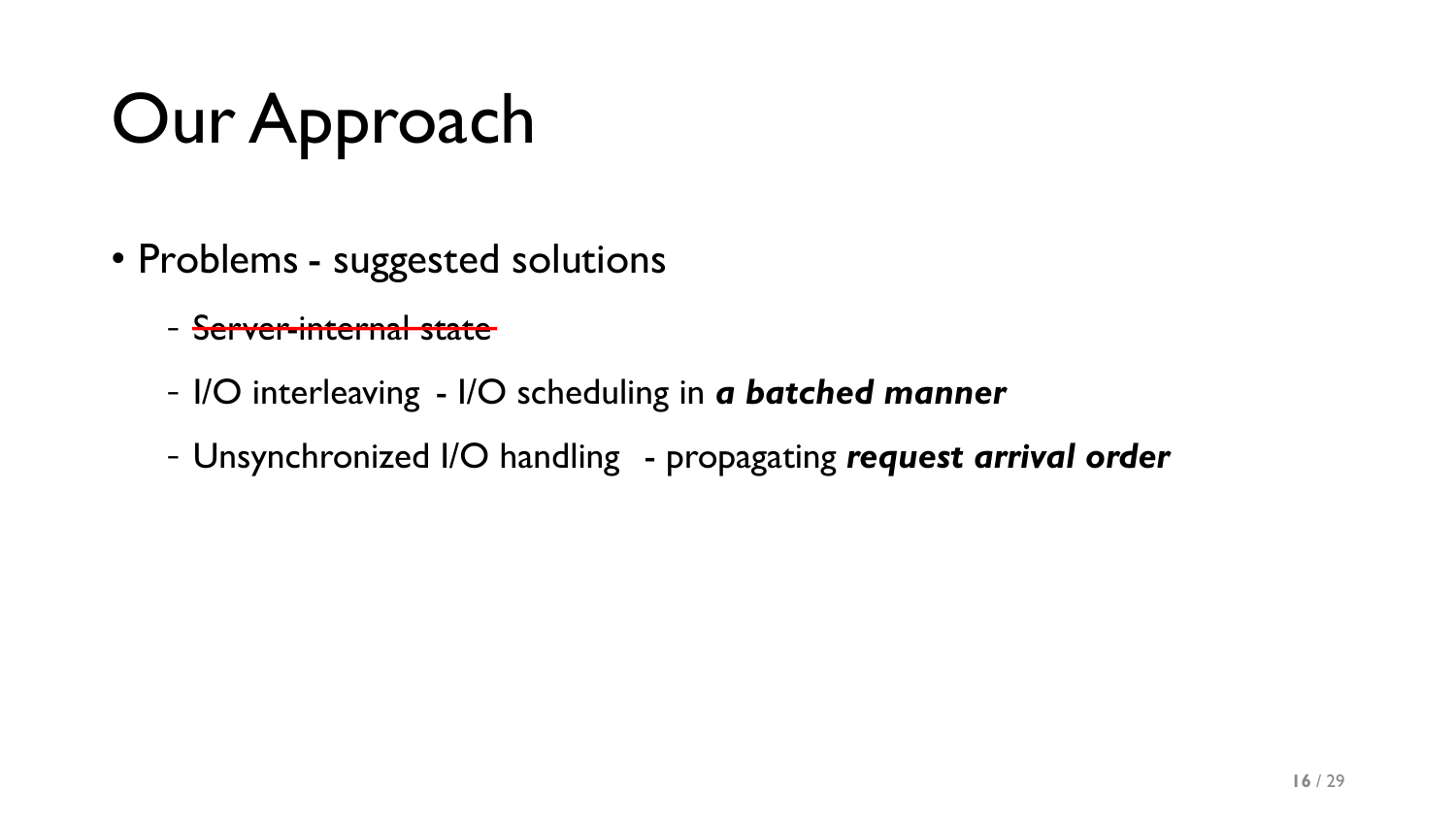### Implementation Overview

- Two components of implementation
	- Propagating request arrival order
	- Scheduling I/Os according to request arrival order
- Implemented in read path of MongoDB and Linux kernel
	- Propagating request arrival order
		- mongos instance (proxy server)
		- mongod instance (database server)
		- No changes in a core engine of database application
	- Cooperative I/O scheduler **17129**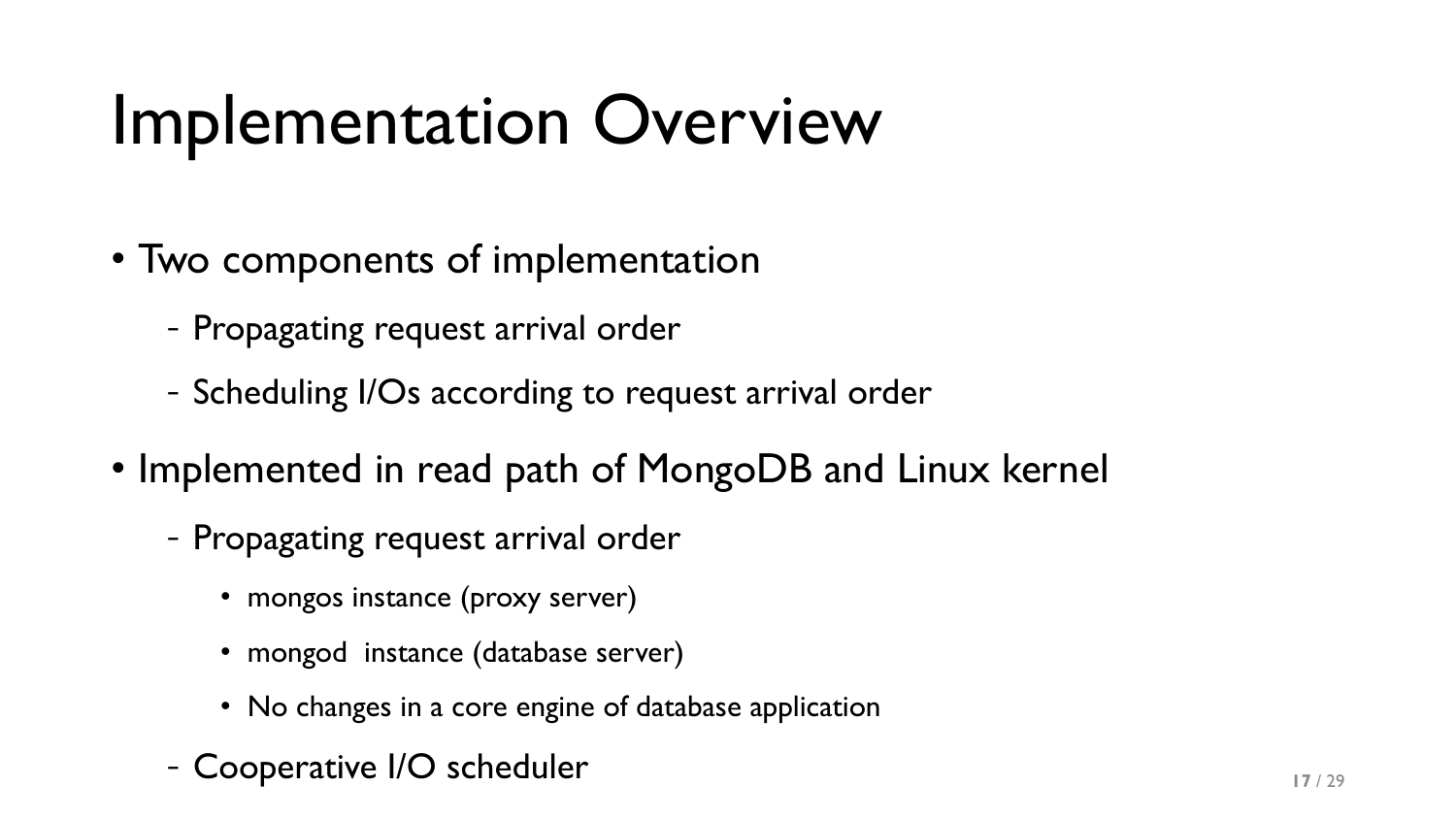# Propagating Request Arrival Order (1/2)

### • Mongos (proxy)

- Capture the user request arriving order
- Allocate request id in request arrival order
- Attach request id to sub-requests when a proxy sends them

| user   |                                                    |
|--------|----------------------------------------------------|
|        |                                                    |
| mongos | $\tilde{\mathbf{U}}_i$<br> 2                       |
|        |                                                    |
|        |                                                    |
| mongod | $\vert\vert$ 3<br>$\overline{1}$<br>$\overline{2}$ |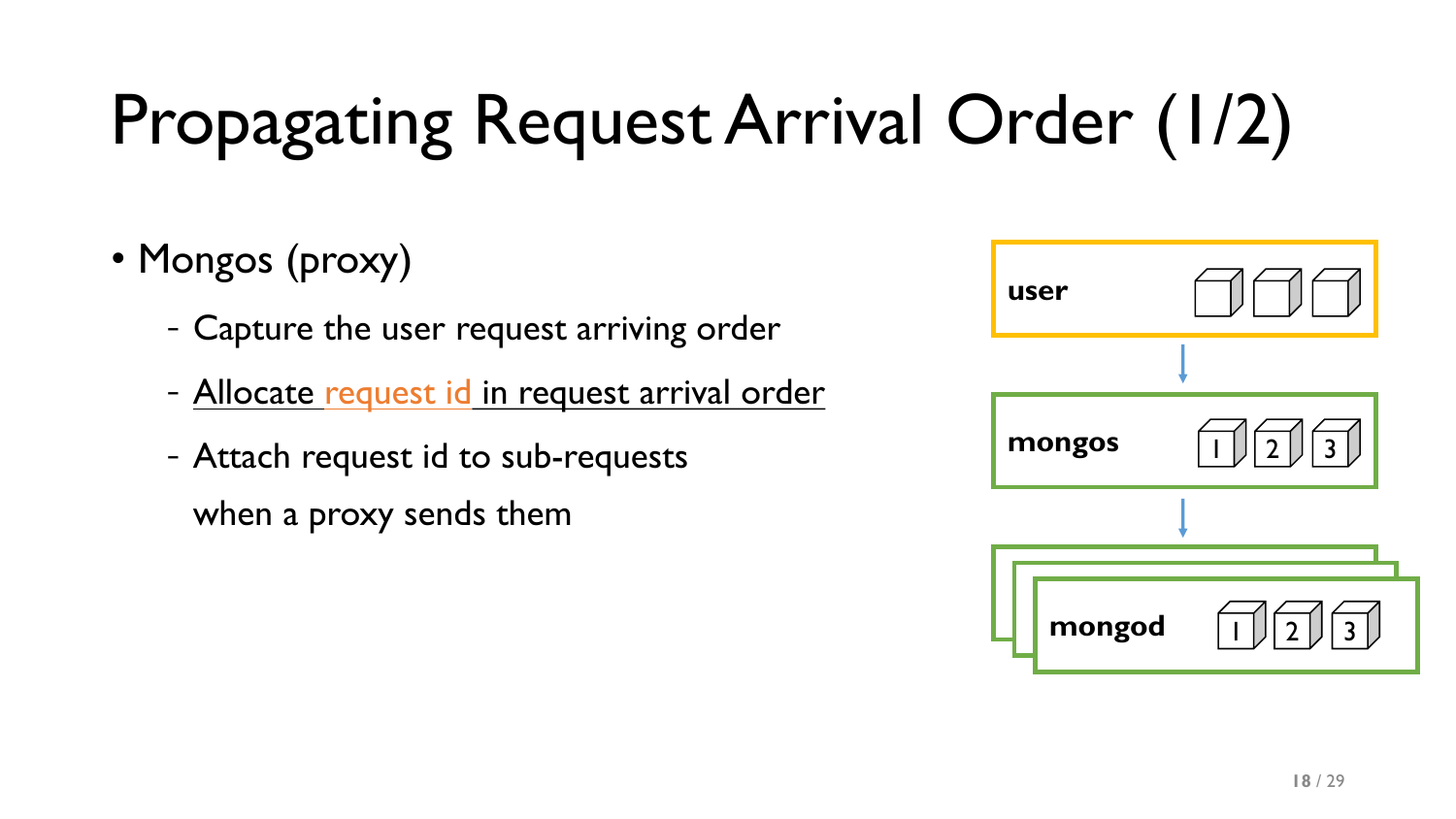## Propagating Request Arrival Order (2/2)

- Mongod (database)
	- Kernel provides two syscalls
		- Notify request id of an outstanding sub-request
		- CTX\_BEGIN, CTX\_END
	- Each mongod thread handles only one sub-request at the same time
	- Kernel tags request id when threads issue I/Os

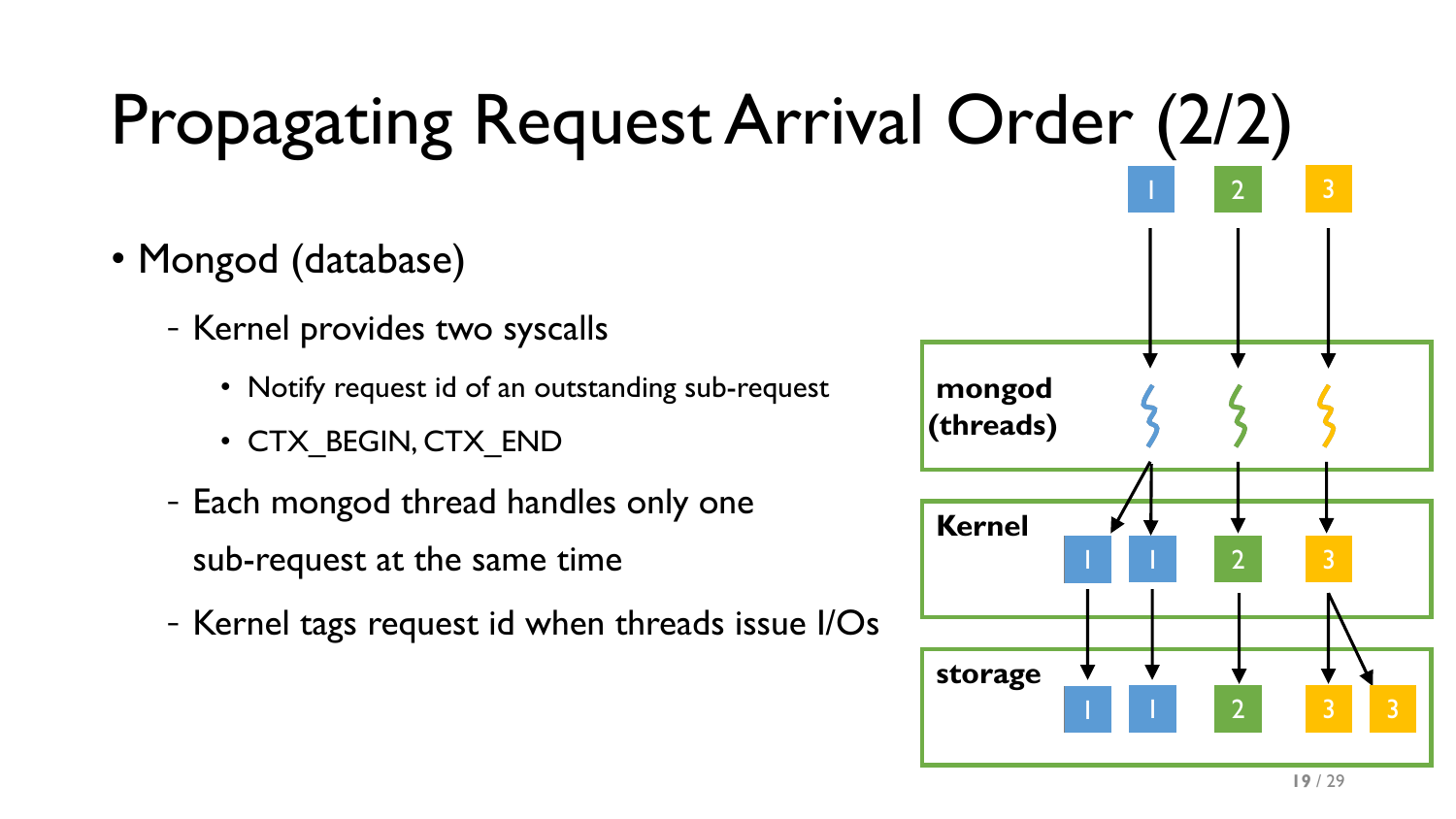## Cooperative I/O Scheduler (1/2)

- Cooperate to achieve one goal
	- Latency of user-request is a matter
- Scale-out architecture of database application
	- I/O schedulers should follow propagated request arrival order
- Multi-threaded nature in mongod
	- Threads should endure un-fairness in I/O scheduling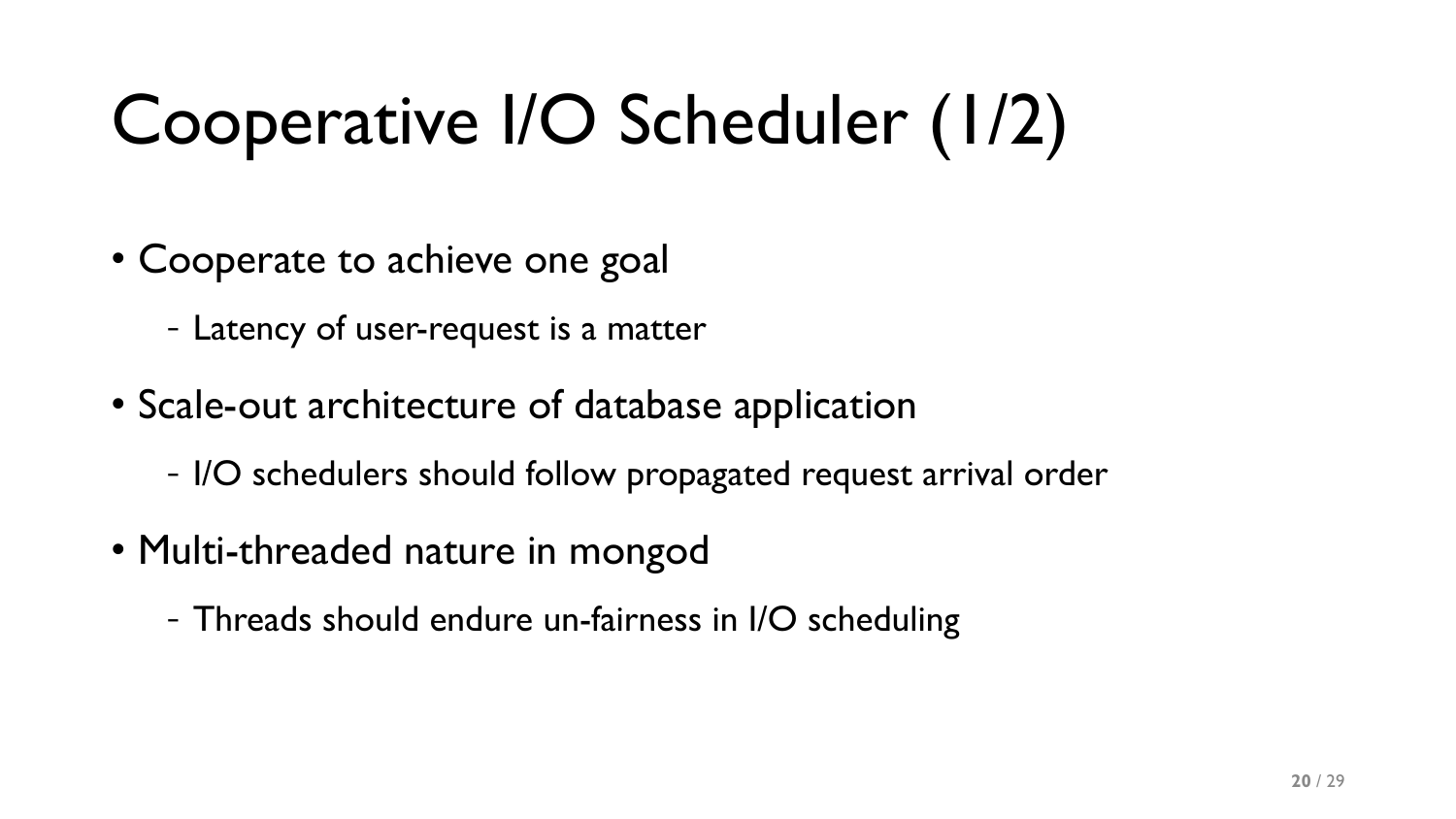## Cooperative I/O Scheduler (2/2)

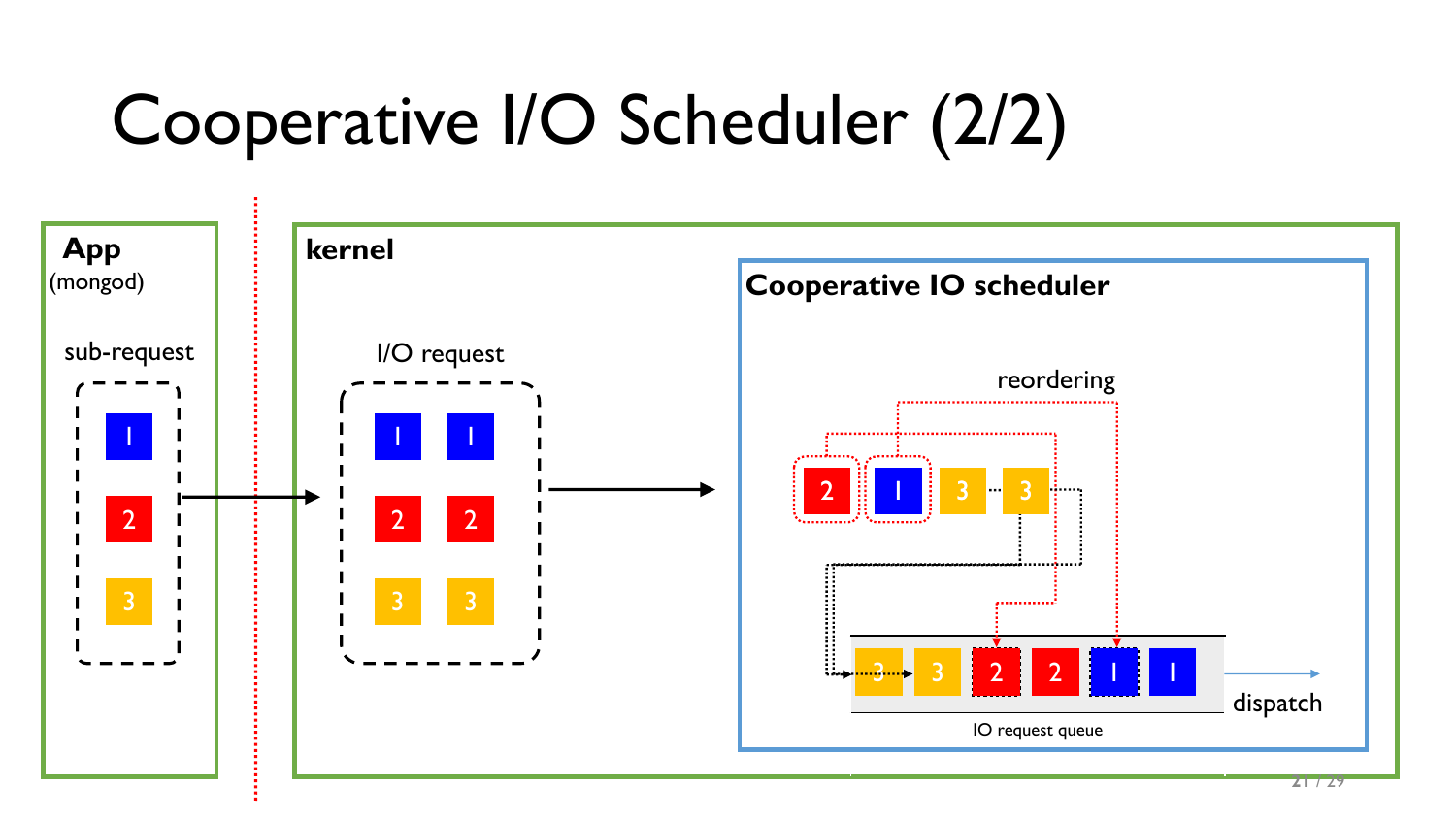## Evaluation Setup

- Physical machine
	- CPU : Intel Xeon E5-2650 x2 (64 core)
	- Memory : 32GB
	- Storage : SAS SSD x2 (dedicated to VM)
- Virtual machine
	- $-$  vCPU  $(x2)$
	- Memory 2GB
- Network
	- 10Gbit/s ethernet

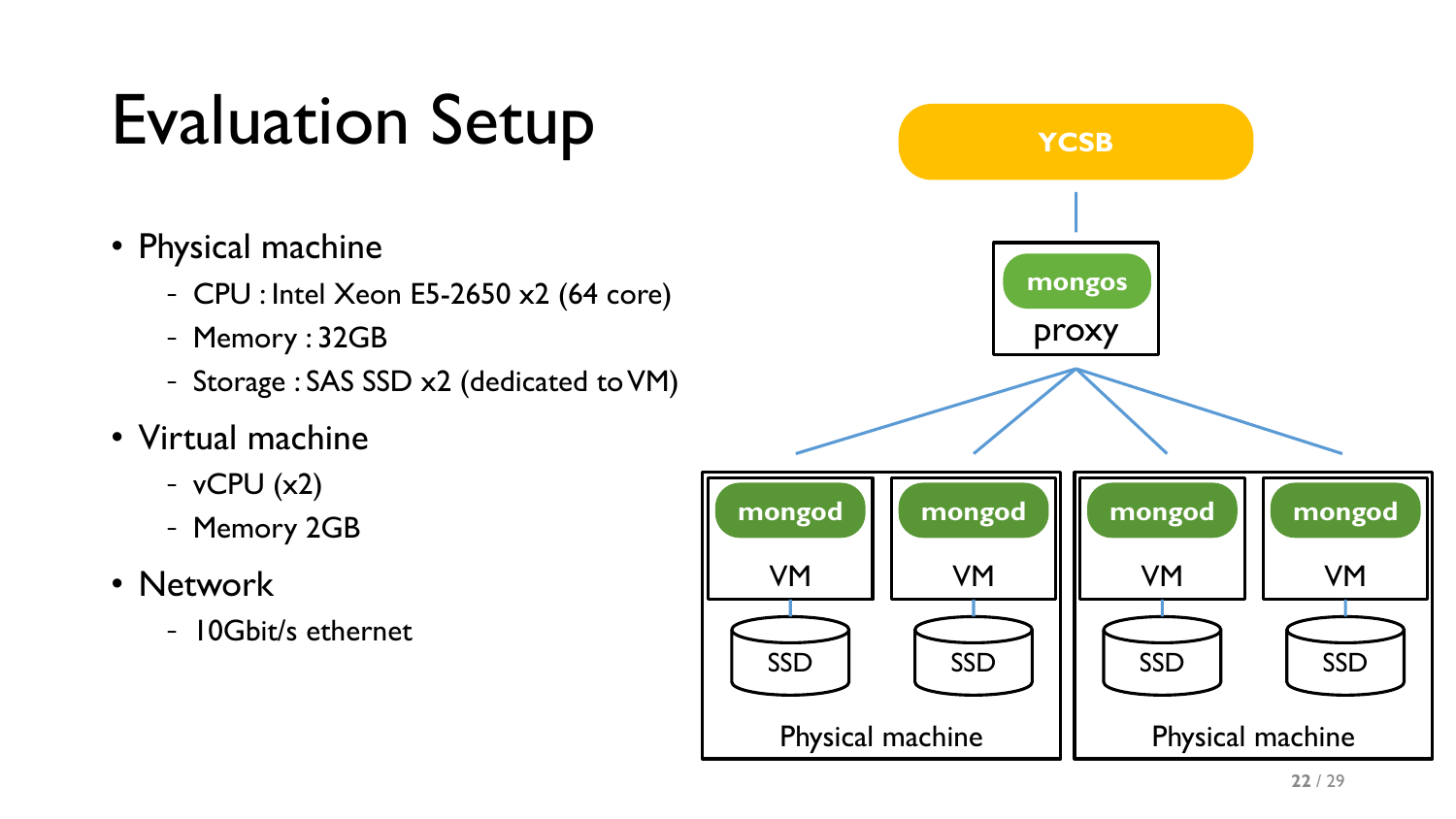### Evaluation Setup

- OS : Linux 4.8.2
- DB : MongoDB 3.2.10
- Data set : IKB record x 40 million (40GB)
- Workload : YCSB synthetic scan workload
	- consist of scan query only
	- scan query : read 1~100 document which value is bigger than or equal to specific value
- I/O scheduler
	- noop, deadline, CFQ
	- coop (cooperative I/O scheduler) Physical machine

※YCSB : Yahoo Cloud Serving Benchmark

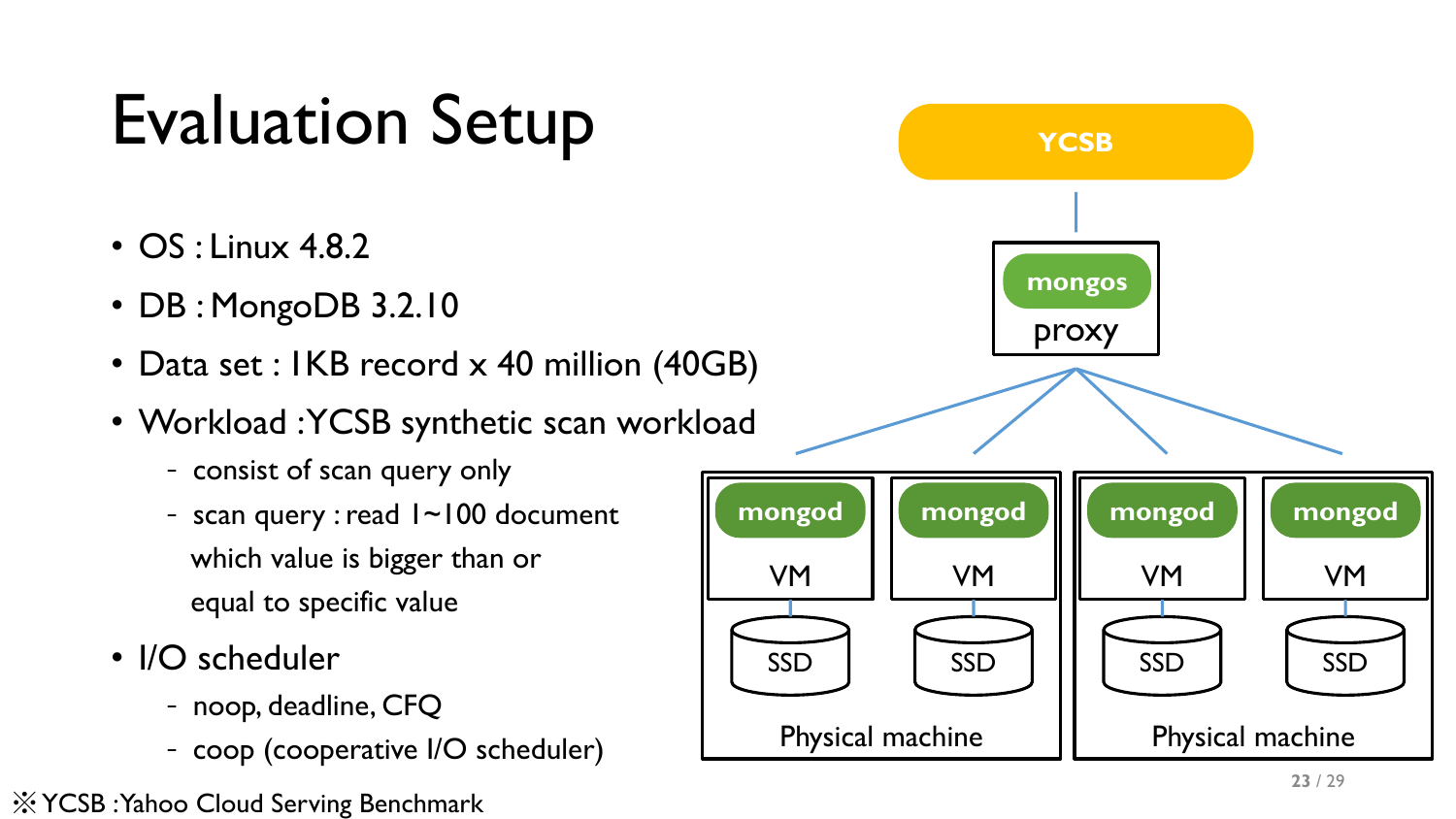### Latency Gap in Each User-Request

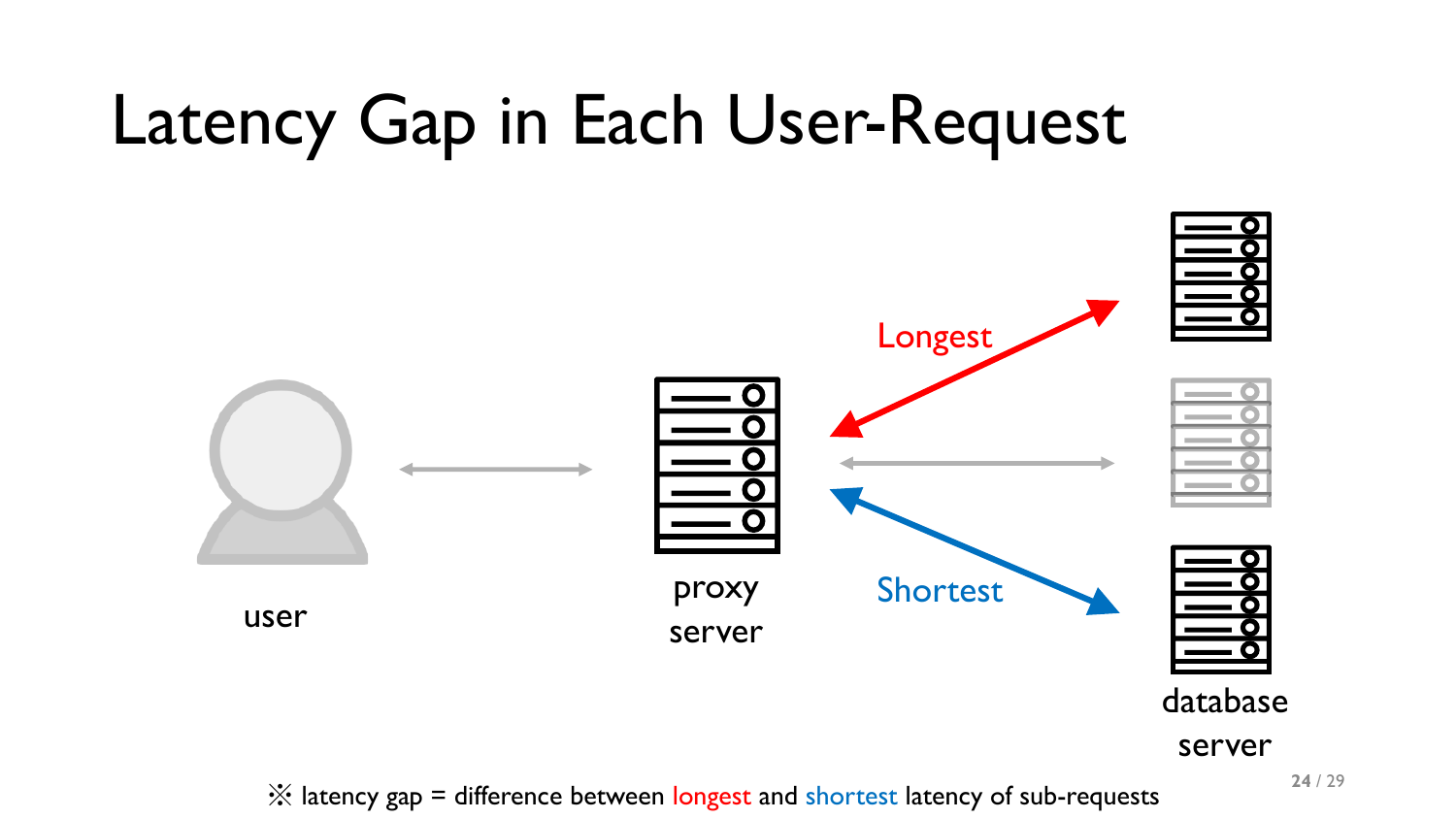### Latency Gap in Each User-Request



※ latency gap = difference between longest and shortest latency of sub-requests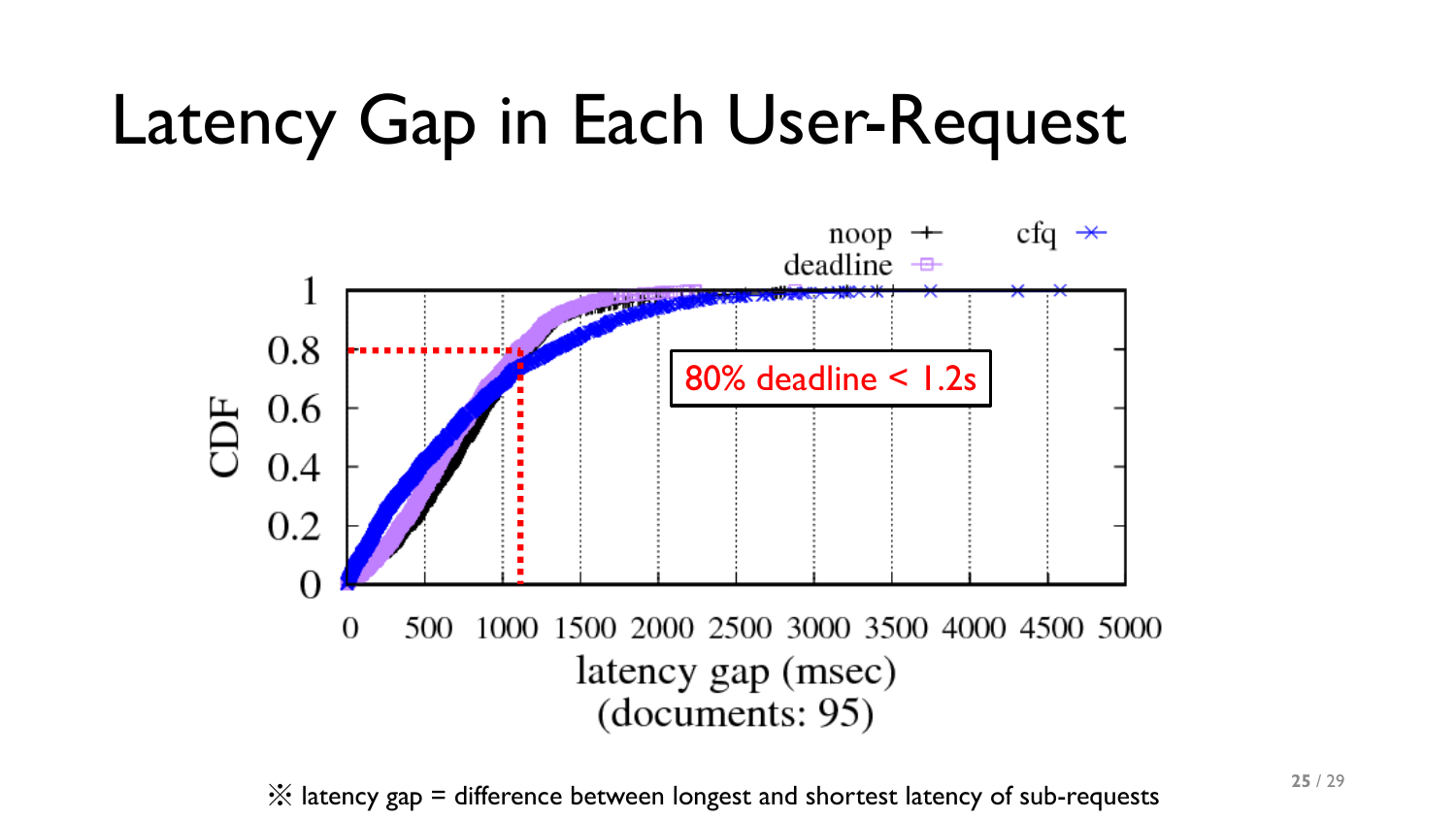

※ latency gap = difference between longest and shortest latency of sub-requests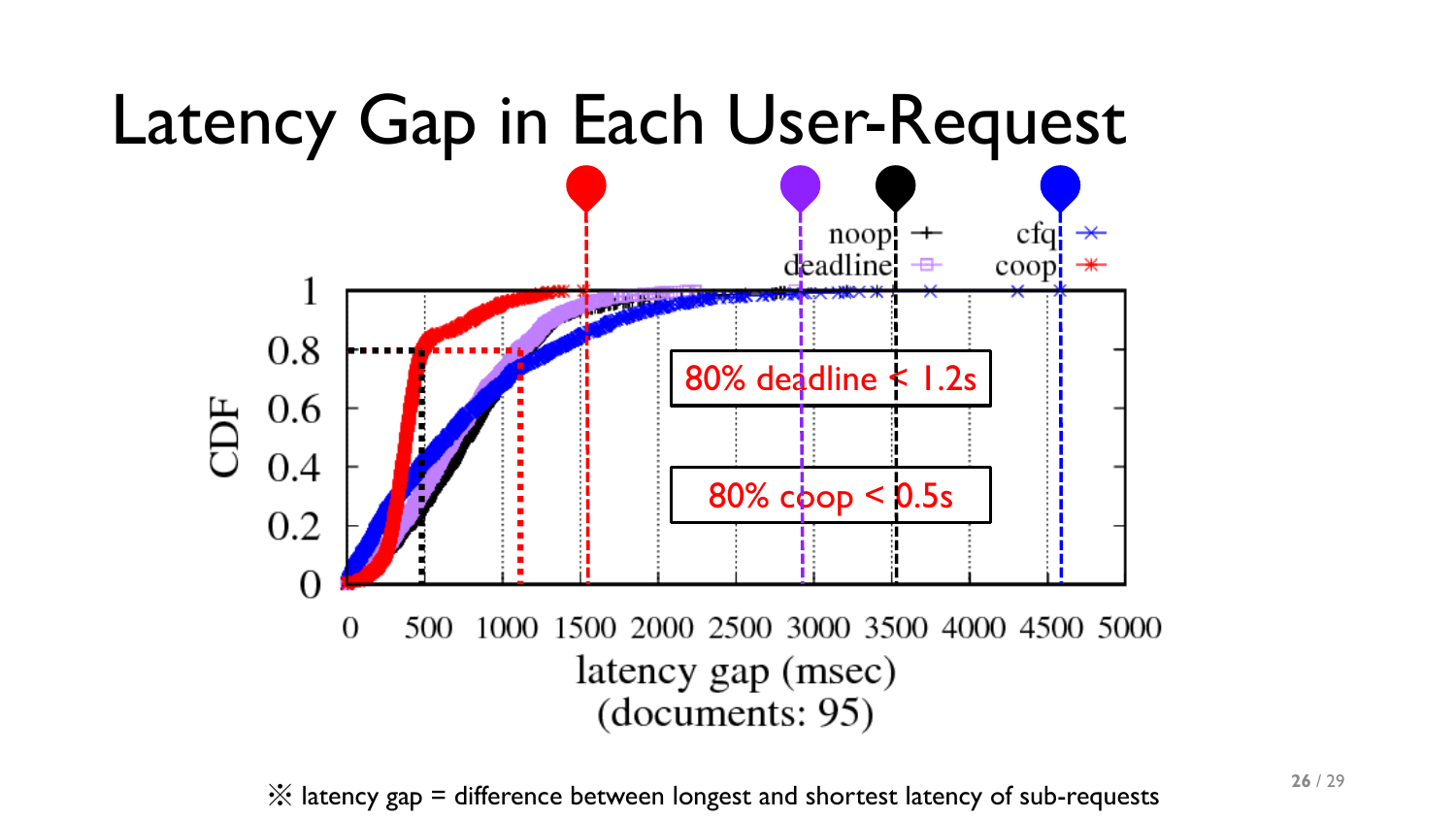### Scan Workload Result



Tail latency reduction by 23~26% compared to **deadline** 26~32% compared to **noop** 43~57% compared to **cfq**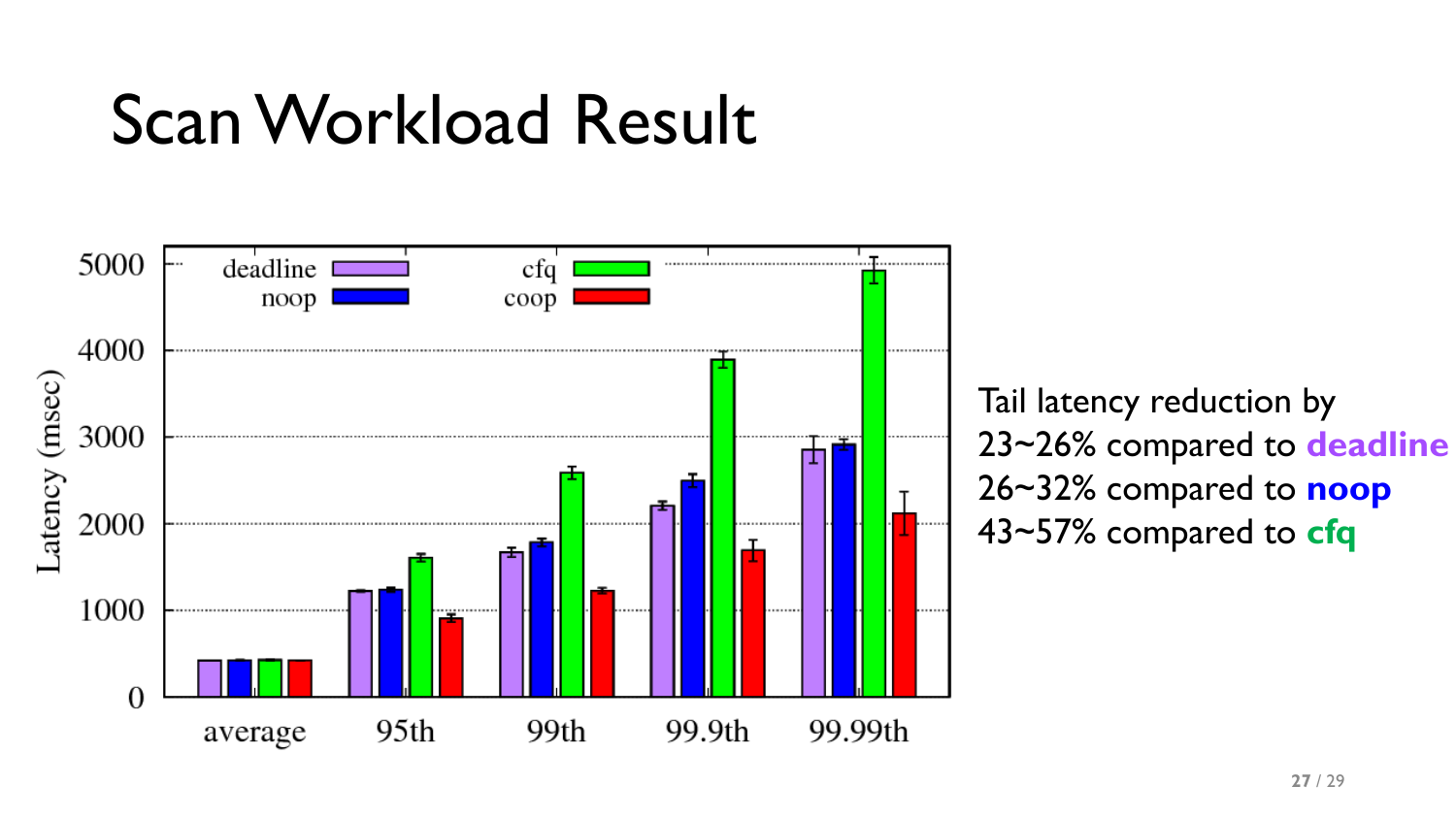### Conclusion

- Summary
	- Latency of user request is bounded to longest sub-request
	- Suggest request-aware cooperative I/O scheduling scheme
		- Propagate request arrival order from application proxy to kernel I/O scheduler
		- Schedule I/Os in *1)request arrival order* and a *2)batched manner*
		- Tail latency is reduced up to 57% than default I/O schedulers
- Future work
	- Implementing in full I/O path from application to kernel
	- Finding and applying optimal scheduling policy to reduce average latency